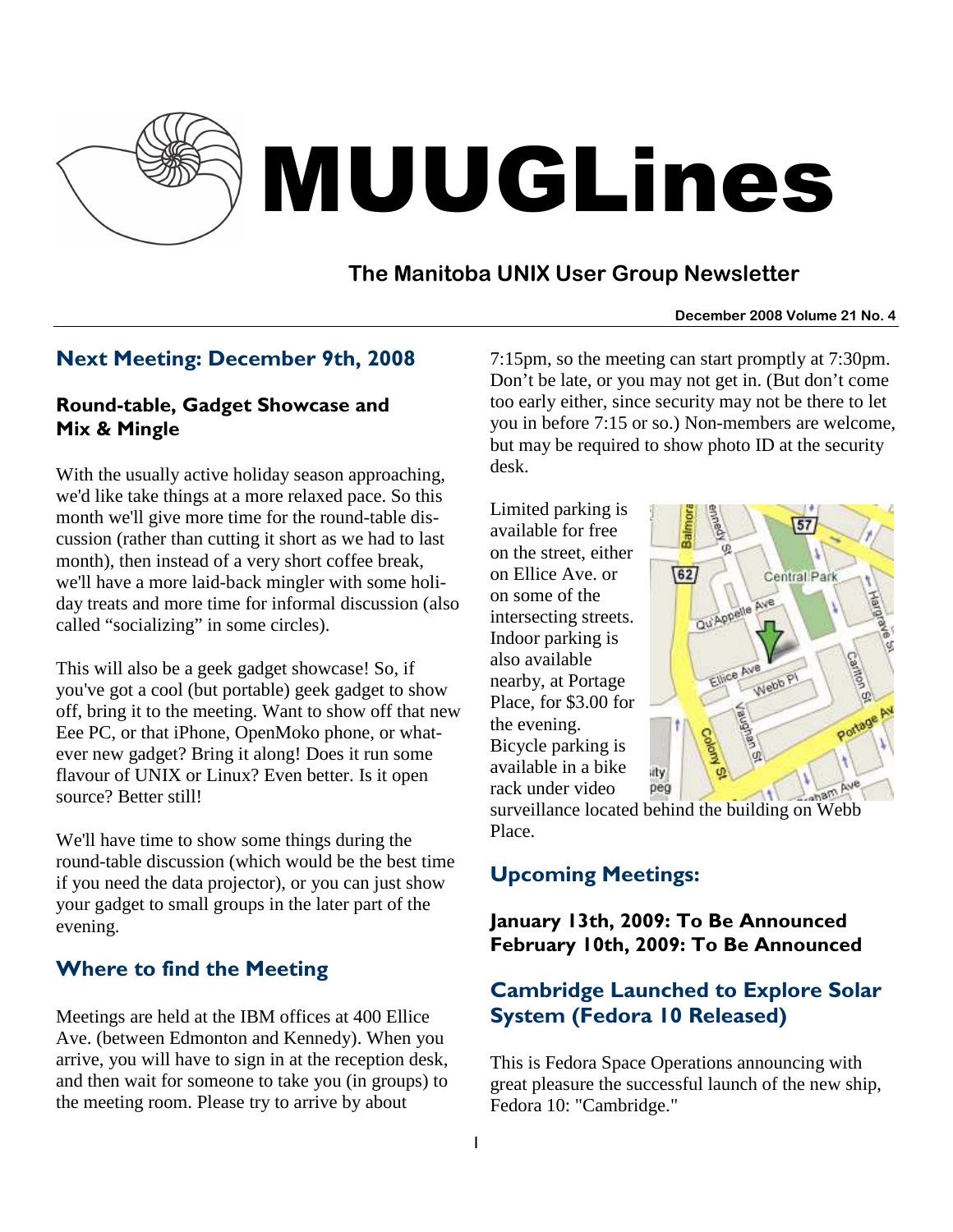Strapped into the pilot seats are the latest GNOME (2.24) and KDE (4.1), accompanied on their amazing journey by an all star crew of glitch free audio, better printing and webcam support, and a new faster graphical startup.

Also on this ride are wireless connection sharing and the next evolution in PackageKit, hooking through your multimedia applications to help install supporting software (codecs).

For developers and system administrators on this mission, we have built in appliance tools, Eclipse 3.4, NetBeans IDE, improved virtualization management with remote installation and storage capabilities, RPM 4.6, and new security auditing toolsets.

Please remember to polarize viewports to properly enjoy Cambridge's brand new graphics theme, "Solar," shining on the desktop. Also on this flight is a new lightweight desktop environment, LXDE, joining the more recent desktop environment crew member, Sugar (from the starship OLPC XO), and the venerable GNOME, KDE, and XFCE.

We are now leaving dry-dock for a 13-month mission of innovation and exploration. Crew members and guests are invited to the forward lounge to use, study, modify, and redistribute.

### Getting Started With OpenSolaris (My Way)

#### *Kevin McGregor*

Be warned, this is not going to be the optimal way to get started with OpenSolaris. Rather, this is the way I'm getting started with OpenSolaris. With that out of the way, let me tell you something about how I came to choose OpenSolaris out of the wide array of options available to me.

It wasn't an easy choice (and may yet change), and it was compounded by my constantly changing and conflicting requirements. That's right, compiling my own requirements was a major problem from the start! The main areas were budget, hardware, software and function. Well, that covers almost everything possible doesn't it?

Okay, here are some specifics: I wanted a server to run at home. Which services? File and print, DNS, DHCP, maybe a proxy, a web server, a couple of game servers such as BZflag (**[http://www.bzflag.org](http://www.bzflag.org/)**) and PvPGN (**<http://pvpgn.berlios.de/>**) and I also wanted to connect my cable to it and run MythTV (or an equivalent) to digitally record TV shows. Did I mention that I'd like to run some virtual machines on it at times?

I also don't really want to spend any money on the OS (or use something unlicensed), and it should run on hardware I have or can acquire for relatively little cost. That should sum it up.

Now for some elimination. Mac OS X is out, because I have an iMac, and I have a dual-tuner card already (Hauppauge PVR-500, PCI) which won't work in my (or possibly any) Macs, and I can't afford the outlay for another one anyway. FreeBSD would do a lot, but doesn't have good support for PVR-type software (that I know of), and its support for virtualization is still immature.

So, how about some distribution of Linux? That would pretty much do it all. I didn't mention, though, that I've been getting increasingly paranoid about my on-disk data security. That is, will I be able to read back what I wrote without error? How would I know? 750 GB drives are pretty affordable, and I have three of them. If they're in a RAID 5 configuration, that's up to 1.4 TB of data to not be very sure about! I've got enough on my mind lately without adding that to the lot.

At this time I started thinking about ZFS. Great claims have been made for it, but what does OSes support it? Solaris, and (in early stages) FreeBSD do. Hmm. Both are out of contention because of my MythTV requirement. I had already begun thinking, though, that maybe my data security requirement – robustness of storage might be a better way to put it – was enough to change some of my other requirements.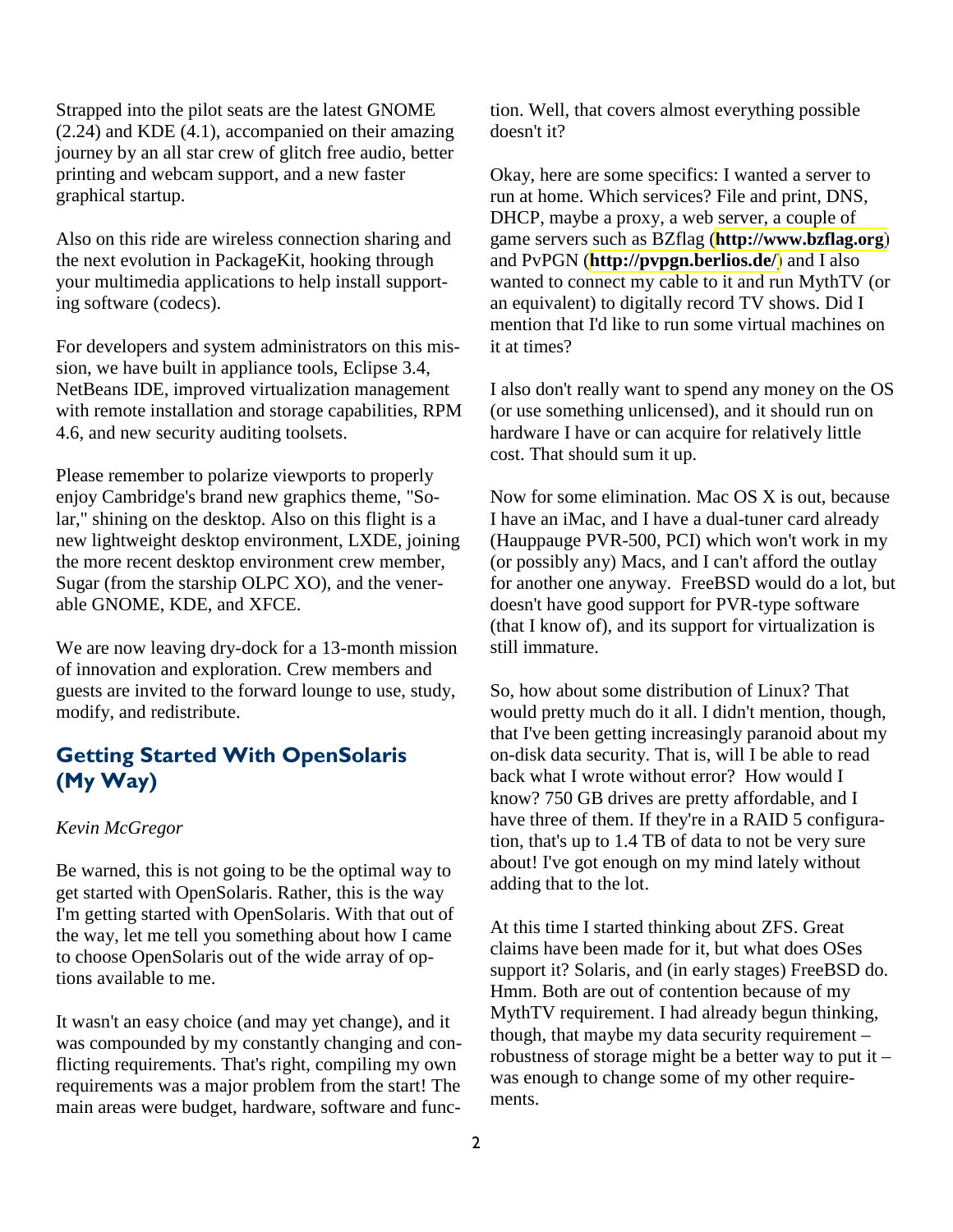Okay how about this: Set up a Solaris server (it's a free download, after all), and share out part of the drives (NFS) to a Linux box with the tuner in it. I have an old box (350 MHz Pentium II upgraded to a 1 GHz Celeron) I can use for the MythTV end, but what would I use for the server?

I won't go into the whole story (this is going to be long enough as it is), but I decided to purchase (gasp) some new hardware. Then I had to make some decisions: Intel? AMD? Which motherboard? Etc. I went with AMD, largely because if you want (as I did) dual-core, 64-bit, full virtualization hardware included CPUs at a low price, AMD is the one for you. And as far as I know, Intel's low-end dual-core CPUs still don't include VT.

I ended up with the ASUS M2A-VM, an AMD Athlon 64 X2 4200+, and 4 GB of RAM. It also has Gigabit Ethernet (another requirement I hadn't mentioned previously, but this is going to be a file server, after all), and four SATA ports.

I had read that part of Sun was putting some effort into developing a Solaris distribution similar in many good ways to a typical Linux distribution. One of the first things I encountered was SXCE (Solaris Express Community Edition), but I quickly found that wasn't what I was looking for. Eventually, I read about and located the "Nevada" project, which at some point released OpenSolaris 2008.05 (the May 2008 version).

I downloaded that ISO, burned it, and gave it a whirl. Or, um, tried to. It started to boot, got to a plain green background with a black cursor (mouse pointer), then dropped back to text mode, then went to a darker green background with a cursor, then a text mode again, then... repeat. And again.

After a little while of this, I figured I should take out anything unnecessary, like say, the tuner card which I hadn't removed yet. After doing that, I got the Live CD desktop booted and started the install. That got to 99% and then hung. I didn't have much left to try, so I swapped the sketchy BenQ DVD burner for a somewhat better quality CD-ROM drive, and was able to install!

Install on what, was the next question. I could install on the 750 GB drives, but as you might expect, it's not feasible to install the OS on one of the three 750 GB drives, then later add the other two and have a 1.4 TB RAID 5 array. So, on to plan, um, D? E? Anyway like most of you readers, I have some spare drives around, so I installed a 120 GB IDE (or PATA, if you prefer) drive and installed on that.

OpenSolaris 2008.05 does have a pretty easy installer. There are few options, and they're pretty clear, as these things go. I won't belabour the details of the install. It installs a decent, functional system with ZFS (non-redundant configuration), and it recognized all of the hardware in the system.

The next step was to set up the big drives as a RAID 5 array. I'll have to specify which drives, to make sure I don't use the wrong ones, so... what are they called? "c0t0d1" or something like that. It shouldn't be too hard – I'll just check... somewhere. In the GUI? I couldn't find anything about drives. None of the commands I knew provided anything useful. I looked through all of the dmesg output -- nothing useful there, that I could recognize.

Okay, there must be a tutorial somewhere. Hey, there's a video extolling the virtues of ZFS! I'll watch that. This fellow's demo had to the same thing I'm doing, and he... types "format", which lists the drives you can format, then he cancels that (^C). My jaw dropped. That's the easiest way, the way an expert would use in a demo?

It was a bit disturbing, but I followed his example, and got c3d0, c3d1 and c4d0. Now for the heavyhauling detail work – I have to link these together in a RAID array with some config file, then partition that as a big physical volume, then figure out how to create some logical volumes (deciding on the size of each, what I'm going to put in them, where to mount them, and so on) and make sure I have some space left over to assign to volumes that inevitably turn out to be too small.